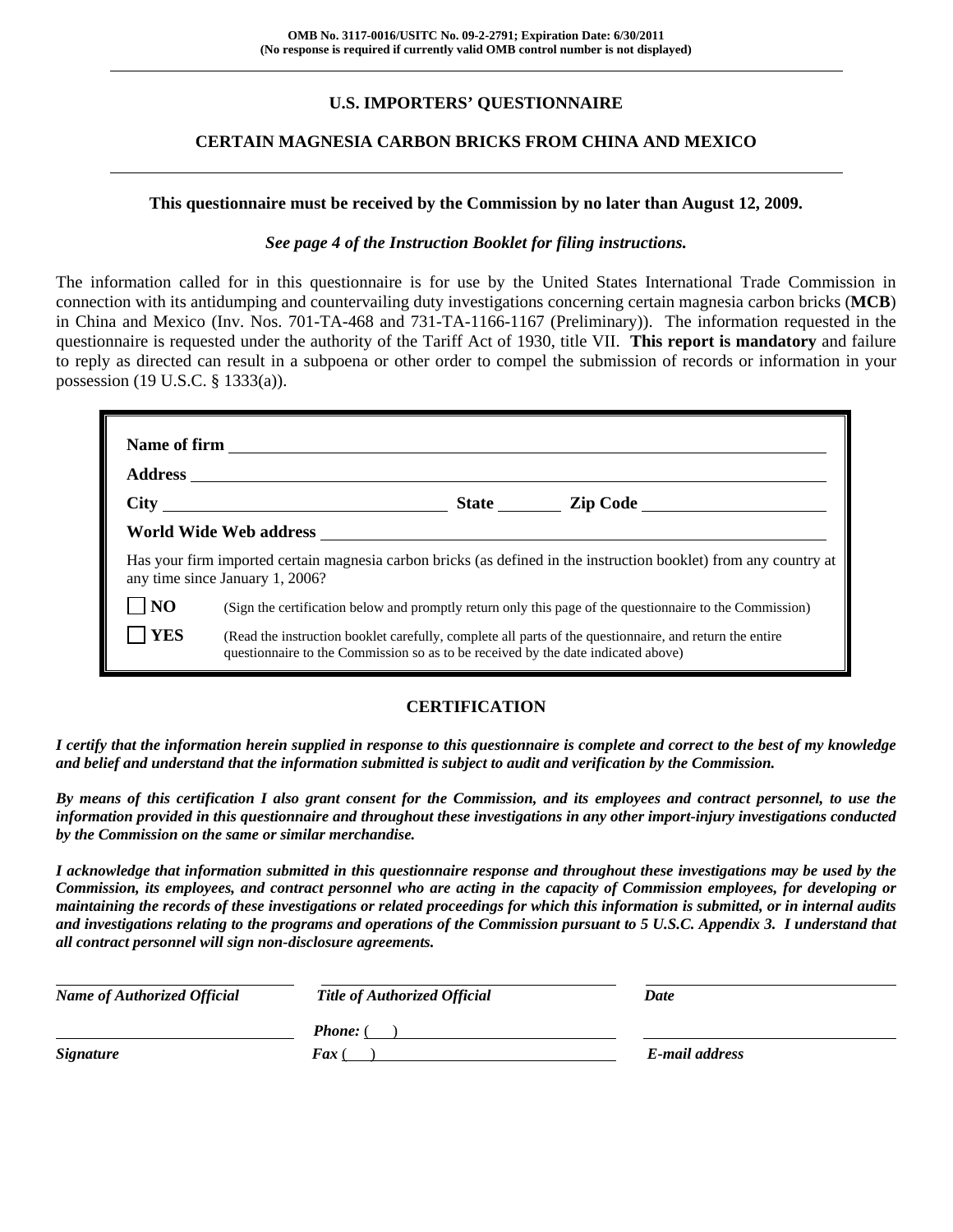### **PART I.—GENERAL INFORMATION**

The questions in this questionnaire have been reviewed with market participants to ensure that issues of concern are adequately addressed and that data requests are sufficient, meaningful, and as limited as possible. Public reporting burden for this questionnaire is estimated to average 40 hours per response, including the time for reviewing instructions, searching existing data sources, gathering the data needed, and completing and reviewing the questionnaire. Send comments regarding the accuracy of this burden estimate or any other aspect of this collection of information, including suggestions for reducing the burden, to the Office of Investigations, U.S. International Trade Commission, 500 E Street, SW, Washington, DC 20436.

I-1a. Please report below the actual number of hours required and the cost to your firm of preparing the reply to this questionnaire and completing the form.

hours dollars

- I-1b. We are interested in any comments you may have for improving this questionnaire in general or the clarity of specific questions. Please attach such comments to your response or send them to the above address.
- I-2. Provide the name and address of establishment(s) covered by this questionnaire (see page 3 of the instruction booklet for reporting guidelines). If your firm is publicly traded, please specify the stock exchange and trading symbol.

|           | Is your firm owned, in whole or in part, by any other firm? |                        |
|-----------|-------------------------------------------------------------|------------------------|
| $\neg$ No | $\Box$ Yes--List the following information                  |                        |
| Firm name | Address                                                     | Extent of<br>ownership |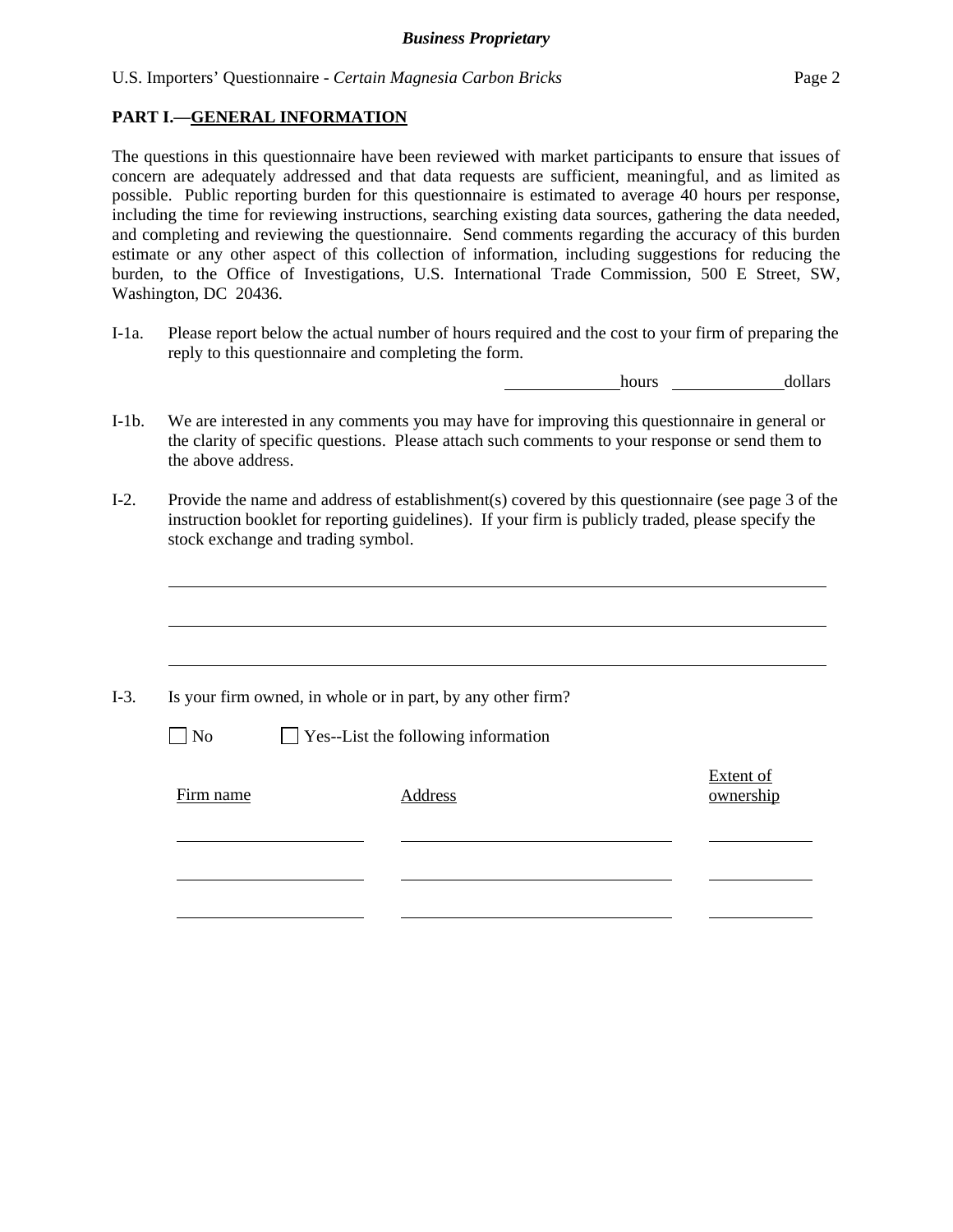#### **PART I.--GENERAL INFORMATION***--Continued*

I-4. Does your firm have any related firms, either domestic or foreign, which are engaged in importing MCB from China and/or Mexico into the United States or which are engaged in exporting MCB from China and/or Mexico to the United States?  $\Box$  No  $\Box$  Yes--List the following information Firm name Address Address Affiliation l l l  $\sim$ I-5. Does your firm have any related firms, either domestic or foreign, which are engaged in the production of MCB? Firm name Address Address Affiliation l l l I-6. Please indicate the nature of your firm's importing operations on MCB. More than one answer may be applicable.  $\Box$  Importer of record  $\Box$  Takes title to the imported product(s) Consignee of the imported products(s) Customs broker or freight forwarder. I-7. If your firm is an importer of record of MCB but is not the consignee, please list the consignees below (firm name, address, telephone number, and individual to contact). Contact person and phone Firm name Address number l l l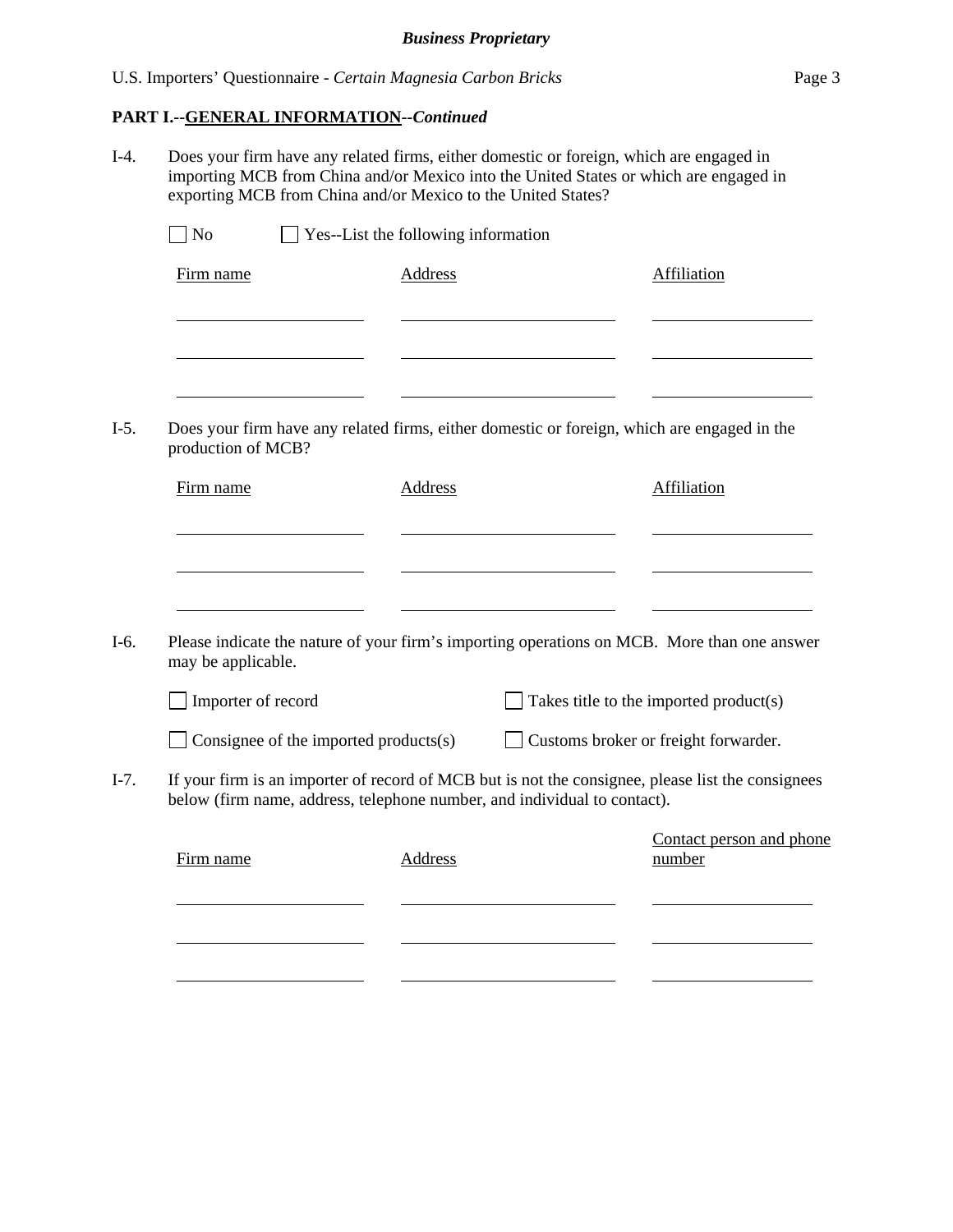#### **PART I.--GENERAL INFORMATION***--Continued*

I-8. Please indicate whether your firm enters MCB into, or withdraws such merchandise from, foreign trade zones or bonded warehouses.

| Foreign trade zones      | $\vert$ No | $\blacksquare$ Yes |
|--------------------------|------------|--------------------|
| <b>Bonded warehouses</b> | $\vert$ No | $\Box$ Yes         |

I-9. Please indicate whether your firm imports MCB under the TIB (temporary importation under bond) program.

| $1$ No | Yes |
|--------|-----|
|--------|-----|

 $\overline{a}$ 

I-10. To your knowledge, have the products subject to these investigations been the subject of any other import relief investigations in the United States or in any other countries?

| $\blacksquare$ No | Yes-Please specify. |  |
|-------------------|---------------------|--|
|                   |                     |  |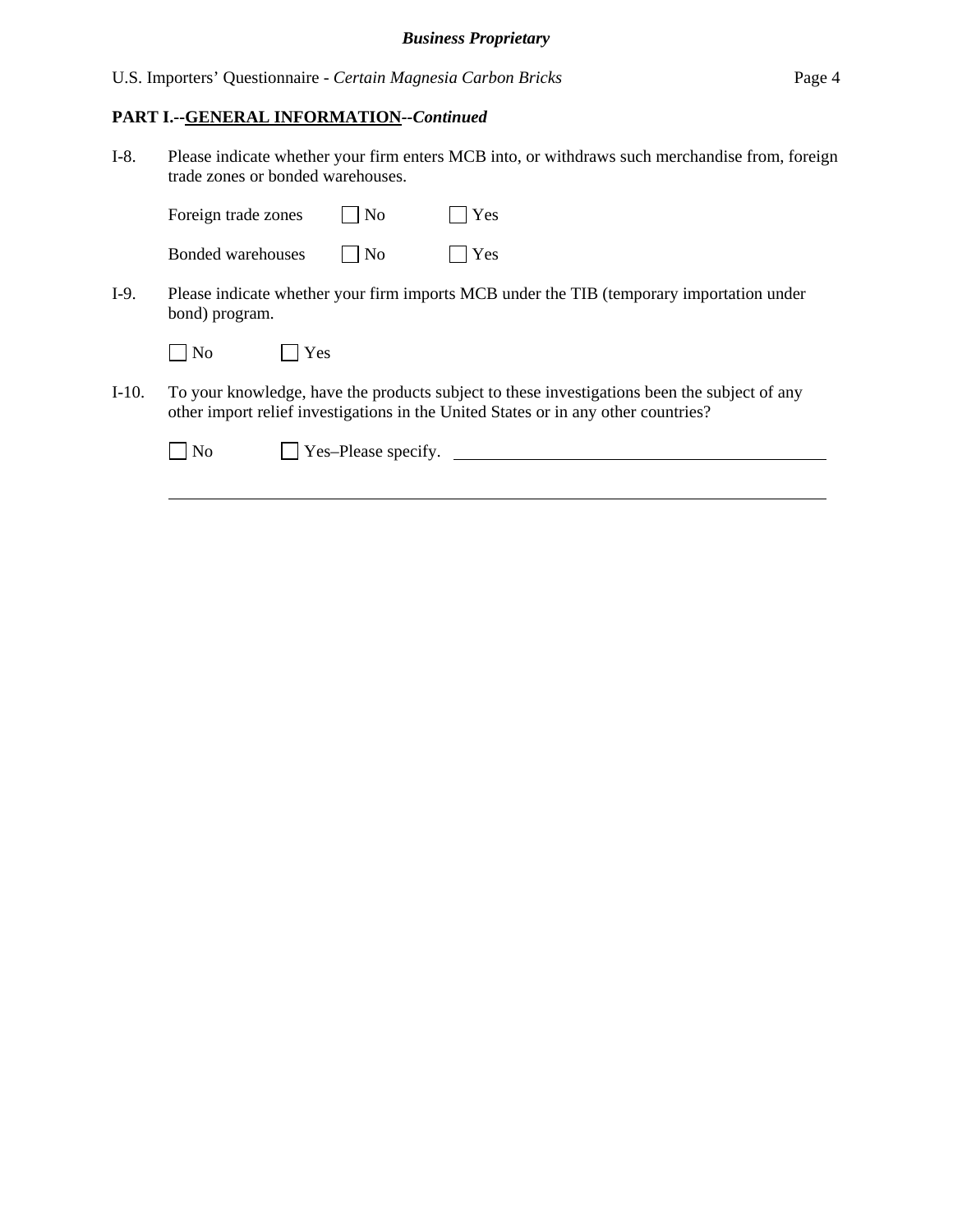### **PART II.--TRADE AND RELATED INFORMATION**

 $\overline{a}$ 

 $\overline{a}$ 

Further information on this part of the questionnaire can be obtained from **Elizabeth Haines (202-205- 3200, elizabeth.haines@usitc.gov)**. **Supply all data requested on a calendar-year basis**.

II-1. Who should be contacted regarding the requested trade and related information?

|         | Company contact:              |                                                                                                                                                                                                                                                                                             |
|---------|-------------------------------|---------------------------------------------------------------------------------------------------------------------------------------------------------------------------------------------------------------------------------------------------------------------------------------------|
|         |                               | Name and title                                                                                                                                                                                                                                                                              |
|         |                               | E-mail address<br>Phone number                                                                                                                                                                                                                                                              |
| $II-2.$ | MCB since January 1, 2006?    | Has your firm experienced any plant openings, relocations, expansions, acquisitions,<br>consolidations, closures, or prolonged shutdowns because of strikes or equipment failure; or any<br>other change in the character of your operations or organization relating to the importation of |
|         | $ $ No                        | Yes--Supply details as to the time, nature, and significance of such changes.                                                                                                                                                                                                               |
|         |                               |                                                                                                                                                                                                                                                                                             |
| $II-3.$ | delivery after June 30, 2009? | Has your firm imported or arranged for the importation of MCB from China and/or Mexico for                                                                                                                                                                                                  |
|         | N <sub>o</sub>                | Yes-Indicate when such orders are to be delivered and the quantities<br>involved.                                                                                                                                                                                                           |
|         |                               |                                                                                                                                                                                                                                                                                             |
| $II-4.$ |                               | If your firm also produces MCB in the United States, please indicate your reasons for importing<br>this product. If your reasons differ by source, please elaborate.                                                                                                                        |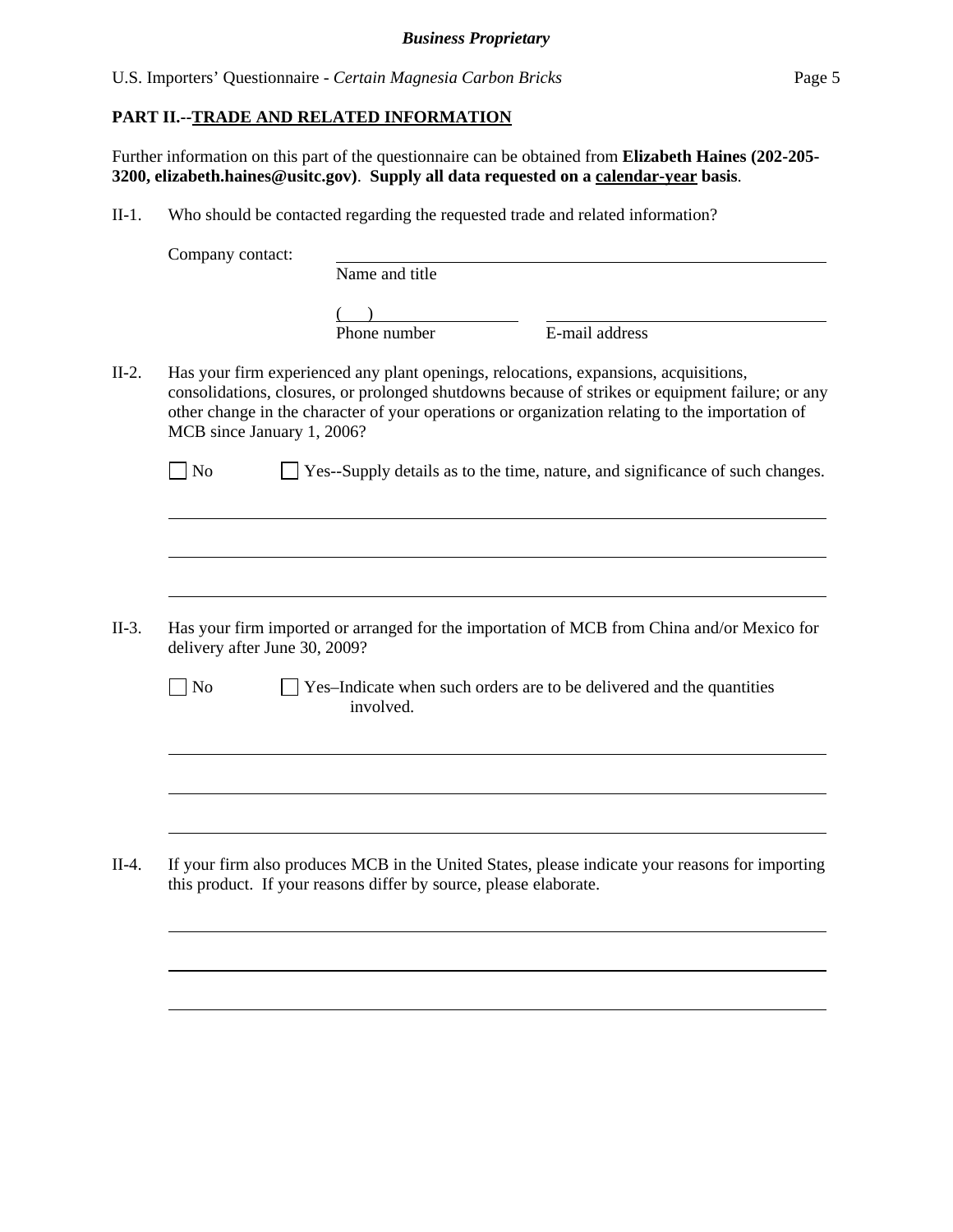# **PART II.--TRADE AND RELATED INFORMATION***--Continued*

II-5. **IMPORTS FROM SUBJECT SOURCES**.–Report your firm's imports and your firm's shipments and inventories of MCB imported from China by your firm during the specified periods. (See definitions in the instruction booklet.)

# China

| Quantity (in short tons), value (in \$1,000)                                                                                                                                                                                                                                                                                                  |      |                       |      |              |      |  |  |  |
|-----------------------------------------------------------------------------------------------------------------------------------------------------------------------------------------------------------------------------------------------------------------------------------------------------------------------------------------------|------|-----------------------|------|--------------|------|--|--|--|
|                                                                                                                                                                                                                                                                                                                                               |      | <b>Calendar years</b> |      | January-June |      |  |  |  |
| <b>Item</b>                                                                                                                                                                                                                                                                                                                                   | 2006 | 2007                  | 2008 | 2008         | 2009 |  |  |  |
| Beginning-of-period inventories (quantity)                                                                                                                                                                                                                                                                                                    |      |                       |      |              |      |  |  |  |
| Imports: $\overline{1}$                                                                                                                                                                                                                                                                                                                       |      |                       |      |              |      |  |  |  |
| Quantity of imports                                                                                                                                                                                                                                                                                                                           |      |                       |      |              |      |  |  |  |
| Value of imports                                                                                                                                                                                                                                                                                                                              |      |                       |      |              |      |  |  |  |
| U.S. shipments:                                                                                                                                                                                                                                                                                                                               |      |                       |      |              |      |  |  |  |
| <b>Commercial shipments:</b>                                                                                                                                                                                                                                                                                                                  |      |                       |      |              |      |  |  |  |
| Quantity of commercial shipments                                                                                                                                                                                                                                                                                                              |      |                       |      |              |      |  |  |  |
| Value of commercial shipments                                                                                                                                                                                                                                                                                                                 |      |                       |      |              |      |  |  |  |
| Internal consumption/company transfers:                                                                                                                                                                                                                                                                                                       |      |                       |      |              |      |  |  |  |
| Quantity of internal consumption/transfers                                                                                                                                                                                                                                                                                                    |      |                       |      |              |      |  |  |  |
| Value <sup>2</sup> of internal consumption/transfers                                                                                                                                                                                                                                                                                          |      |                       |      |              |      |  |  |  |
| Export shipments: <sup>3</sup>                                                                                                                                                                                                                                                                                                                |      |                       |      |              |      |  |  |  |
| Quantity of export shipments                                                                                                                                                                                                                                                                                                                  |      |                       |      |              |      |  |  |  |
| Value of export shipments                                                                                                                                                                                                                                                                                                                     |      |                       |      |              |      |  |  |  |
| End-of-period inventories <sup>4</sup> (quantity)                                                                                                                                                                                                                                                                                             |      |                       |      |              |      |  |  |  |
| <b>Channels of distribution:</b>                                                                                                                                                                                                                                                                                                              |      |                       |      |              |      |  |  |  |
| U.S. shipments to distributors (quantity)                                                                                                                                                                                                                                                                                                     |      |                       |      |              |      |  |  |  |
| U.S. shipments to end users (quantity)                                                                                                                                                                                                                                                                                                        |      |                       |      |              |      |  |  |  |
| Please identify the foreign producers, if known:                                                                                                                                                                                                                                                                                              |      |                       |      |              |      |  |  |  |
|                                                                                                                                                                                                                                                                                                                                               |      |                       |      |              |      |  |  |  |
| <sup>2</sup> Sales to related firms (including internal consumption) must be valued at fair market value. In the event that you use a<br>different basis for valuing these sales within your company, please specify that basis (e.g., cost, cost plus, etc.) and provide<br>value data using that basis for each of the periods noted above: |      |                       |      |              |      |  |  |  |
| Identify your principal export markets:                                                                                                                                                                                                                                                                                                       |      |                       |      |              |      |  |  |  |
| Reconciliation of data .-- Please note that the quantities reported above should reconcile as follows: beginning-of-period                                                                                                                                                                                                                    |      |                       |      |              |      |  |  |  |
| inventories, plus imports, less total shipments, equals end-of-period inventories. Do the data reported reconcile?                                                                                                                                                                                                                            |      |                       |      |              |      |  |  |  |
| $\Box$ Yes<br>No--Please explain:                                                                                                                                                                                                                                                                                                             |      |                       |      |              |      |  |  |  |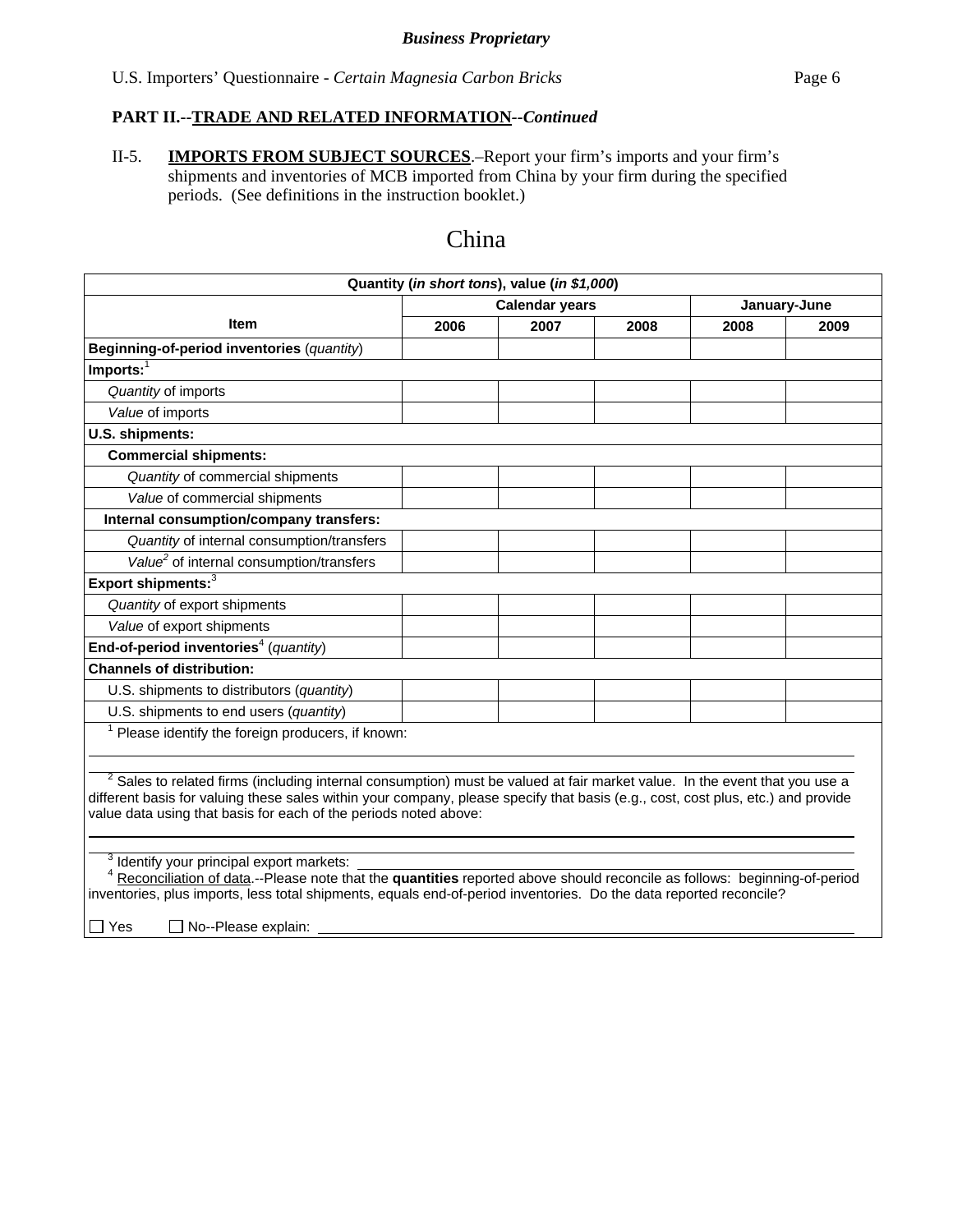#### **PART II.--TRADE AND RELATED INFORMATION***--Continued*

II-6 **IMPORTS FROM SUBJECT SOURCES**.–Report your firm's imports and your firm's shipments and inventories of MCB imported from Mexico by your firm during the specified periods. (See definitions in the instruction booklet.)

# Mexico

| <b>Item</b><br>Beginning-of-period inventories (quantity)<br>$Imports:$ <sup>1</sup><br>Quantity of imports                                                                                                                                                                                                                                   | 2006 | <b>Calendar years</b><br>2007 | 2008 | January-June<br>2008 | 2009 |  |  |
|-----------------------------------------------------------------------------------------------------------------------------------------------------------------------------------------------------------------------------------------------------------------------------------------------------------------------------------------------|------|-------------------------------|------|----------------------|------|--|--|
|                                                                                                                                                                                                                                                                                                                                               |      |                               |      |                      |      |  |  |
|                                                                                                                                                                                                                                                                                                                                               |      |                               |      |                      |      |  |  |
|                                                                                                                                                                                                                                                                                                                                               |      |                               |      |                      |      |  |  |
|                                                                                                                                                                                                                                                                                                                                               |      |                               |      |                      |      |  |  |
|                                                                                                                                                                                                                                                                                                                                               |      |                               |      |                      |      |  |  |
| Value of imports                                                                                                                                                                                                                                                                                                                              |      |                               |      |                      |      |  |  |
| U.S. shipments:                                                                                                                                                                                                                                                                                                                               |      |                               |      |                      |      |  |  |
| <b>Commercial shipments:</b>                                                                                                                                                                                                                                                                                                                  |      |                               |      |                      |      |  |  |
| Quantity of commercial shipments                                                                                                                                                                                                                                                                                                              |      |                               |      |                      |      |  |  |
| Value of commercial shipments                                                                                                                                                                                                                                                                                                                 |      |                               |      |                      |      |  |  |
| Internal consumption/company transfers:                                                                                                                                                                                                                                                                                                       |      |                               |      |                      |      |  |  |
| Quantity of internal consumption/transfers                                                                                                                                                                                                                                                                                                    |      |                               |      |                      |      |  |  |
| Value <sup>2</sup> of internal consumption/transfers                                                                                                                                                                                                                                                                                          |      |                               |      |                      |      |  |  |
| Export shipments: <sup>3</sup>                                                                                                                                                                                                                                                                                                                |      |                               |      |                      |      |  |  |
| Quantity of export shipments                                                                                                                                                                                                                                                                                                                  |      |                               |      |                      |      |  |  |
| Value of export shipments                                                                                                                                                                                                                                                                                                                     |      |                               |      |                      |      |  |  |
| End-of-period inventories <sup>4</sup> (quantity)                                                                                                                                                                                                                                                                                             |      |                               |      |                      |      |  |  |
| <b>Channels of distribution:</b>                                                                                                                                                                                                                                                                                                              |      |                               |      |                      |      |  |  |
| U.S. shipments to distributors (quantity)                                                                                                                                                                                                                                                                                                     |      |                               |      |                      |      |  |  |
| U.S. shipments to end users (quantity)                                                                                                                                                                                                                                                                                                        |      |                               |      |                      |      |  |  |
| Please identify the foreign producers, if known:                                                                                                                                                                                                                                                                                              |      |                               |      |                      |      |  |  |
|                                                                                                                                                                                                                                                                                                                                               |      |                               |      |                      |      |  |  |
| <sup>2</sup> Sales to related firms (including internal consumption) must be valued at fair market value. In the event that you use a<br>different basis for valuing these sales within your company, please specify that basis (e.g., cost, cost plus, etc.) and provide<br>value data using that basis for each of the periods noted above: |      |                               |      |                      |      |  |  |
| Identify your principal export markets:<br>Reconciliation of data.--Please note that the quantities reported above should reconcile as follows: beginning-of-period<br>inventories, plus imports, less total shipments, equals end-of-period inventories. Do the data reported reconcile?<br>$\Box$ Yes<br>No--Please explain:                |      |                               |      |                      |      |  |  |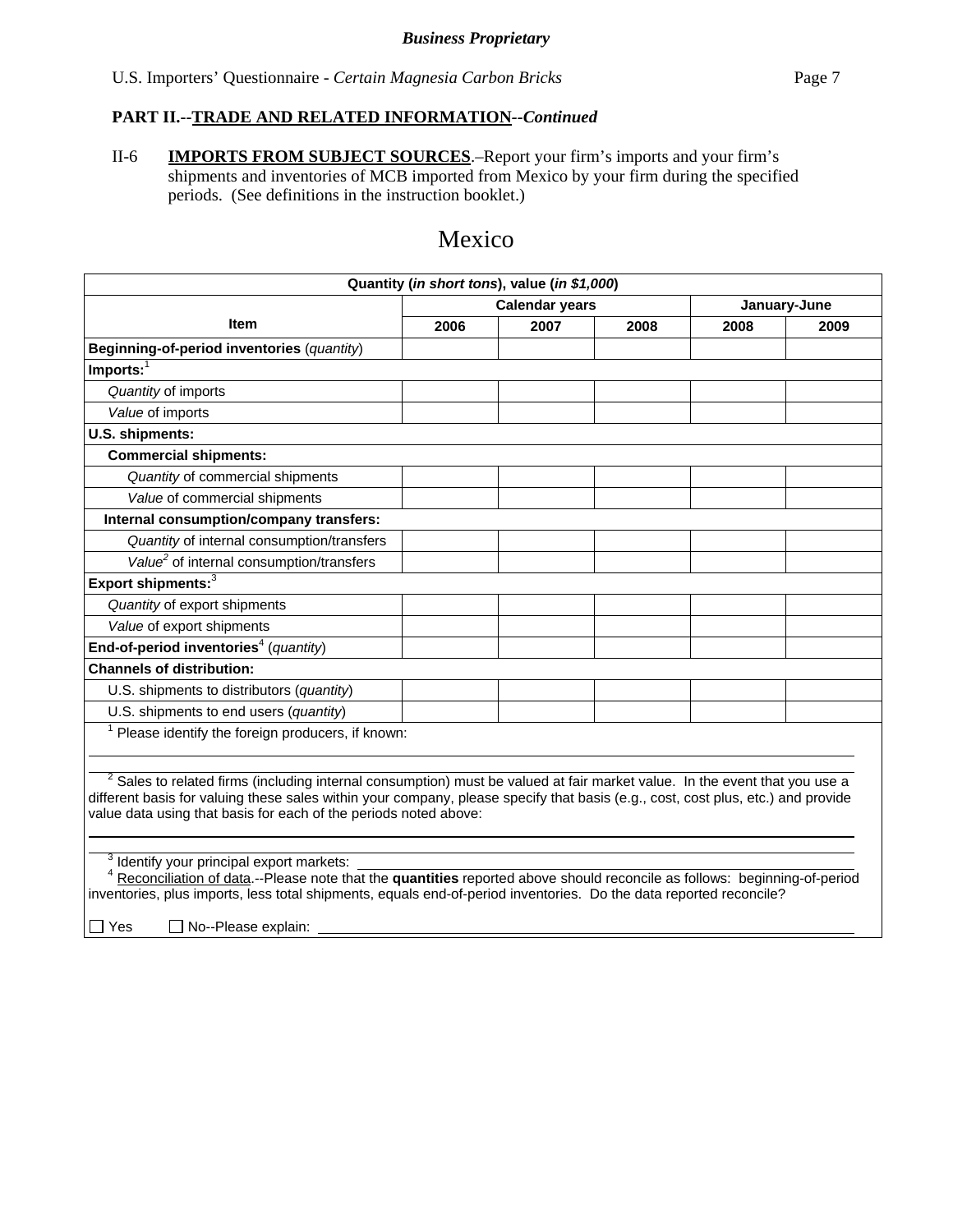#### **PART II.--TRADE AND RELATED INFORMATION***--Continued*

II-7. **IMPORTS FROM NONSUBJECT SOURCES**.–Report your firm's imports and your firm's shipments and inventories of MCB imported from **all other sources combined** by your firm during the specified periods. (See definitions in the instruction booklet.)

# **ALL OTHER SOURCES COMBINED**

| Quantity (in short tons), value (in \$1,000)                                                                                                                                                                                                                                                                                    |      |                       |      |              |      |  |  |
|---------------------------------------------------------------------------------------------------------------------------------------------------------------------------------------------------------------------------------------------------------------------------------------------------------------------------------|------|-----------------------|------|--------------|------|--|--|
|                                                                                                                                                                                                                                                                                                                                 |      | <b>Calendar years</b> |      | January-June |      |  |  |
| <b>Item</b>                                                                                                                                                                                                                                                                                                                     | 2006 | 2007                  | 2008 | 2008         | 2009 |  |  |
| Beginning-of-period inventories (quantity)                                                                                                                                                                                                                                                                                      |      |                       |      |              |      |  |  |
| $Imports:$ <sup>1</sup>                                                                                                                                                                                                                                                                                                         |      |                       |      |              |      |  |  |
| Quantity of imports                                                                                                                                                                                                                                                                                                             |      |                       |      |              |      |  |  |
| Value of imports                                                                                                                                                                                                                                                                                                                |      |                       |      |              |      |  |  |
| U.S. shipments:                                                                                                                                                                                                                                                                                                                 |      |                       |      |              |      |  |  |
| <b>Commercial shipments:</b>                                                                                                                                                                                                                                                                                                    |      |                       |      |              |      |  |  |
| Quantity of commercial shipments                                                                                                                                                                                                                                                                                                |      |                       |      |              |      |  |  |
| Value of commercial shipments                                                                                                                                                                                                                                                                                                   |      |                       |      |              |      |  |  |
| Internal consumption/company transfers:                                                                                                                                                                                                                                                                                         |      |                       |      |              |      |  |  |
| Quantity of internal consumption/transfers                                                                                                                                                                                                                                                                                      |      |                       |      |              |      |  |  |
| Value <sup>2</sup> of internal consumption/transfers                                                                                                                                                                                                                                                                            |      |                       |      |              |      |  |  |
| Export shipments: <sup>3</sup>                                                                                                                                                                                                                                                                                                  |      |                       |      |              |      |  |  |
| Quantity of export shipments                                                                                                                                                                                                                                                                                                    |      |                       |      |              |      |  |  |
| Value of export shipments                                                                                                                                                                                                                                                                                                       |      |                       |      |              |      |  |  |
| End-of-period inventories <sup>4</sup> (quantity)                                                                                                                                                                                                                                                                               |      |                       |      |              |      |  |  |
| <b>Channels of distribution:</b>                                                                                                                                                                                                                                                                                                |      |                       |      |              |      |  |  |
| U.S. shipments to distributors (quantity)                                                                                                                                                                                                                                                                                       |      |                       |      |              |      |  |  |
| U.S. shipments to end users (quantity)                                                                                                                                                                                                                                                                                          |      |                       |      |              |      |  |  |
| $1$ Please identify the sources and foreign producers, if known:                                                                                                                                                                                                                                                                |      |                       |      |              |      |  |  |
|                                                                                                                                                                                                                                                                                                                                 |      |                       |      |              |      |  |  |
| $2$ Sales to related firms (including internal consumption) must be valued at fair market value. In the event that you use a<br>different basis for valuing these sales within your company, please specify that basis (e.g., cost, cost plus, etc.) and provide<br>value data using that basis for 2004, 2005, and 2006 below: |      |                       |      |              |      |  |  |
| Identify your principal export markets:<br><sup>4</sup> Reconciliation of data .--Please note that the quantities reported above should reconcile as follows: beginning-of-period<br>inventories, plus imports, less total shipments, equals end-of-period inventories. Do the data reported reconcile?                         |      |                       |      |              |      |  |  |

|□ Yes □ No--Please explain: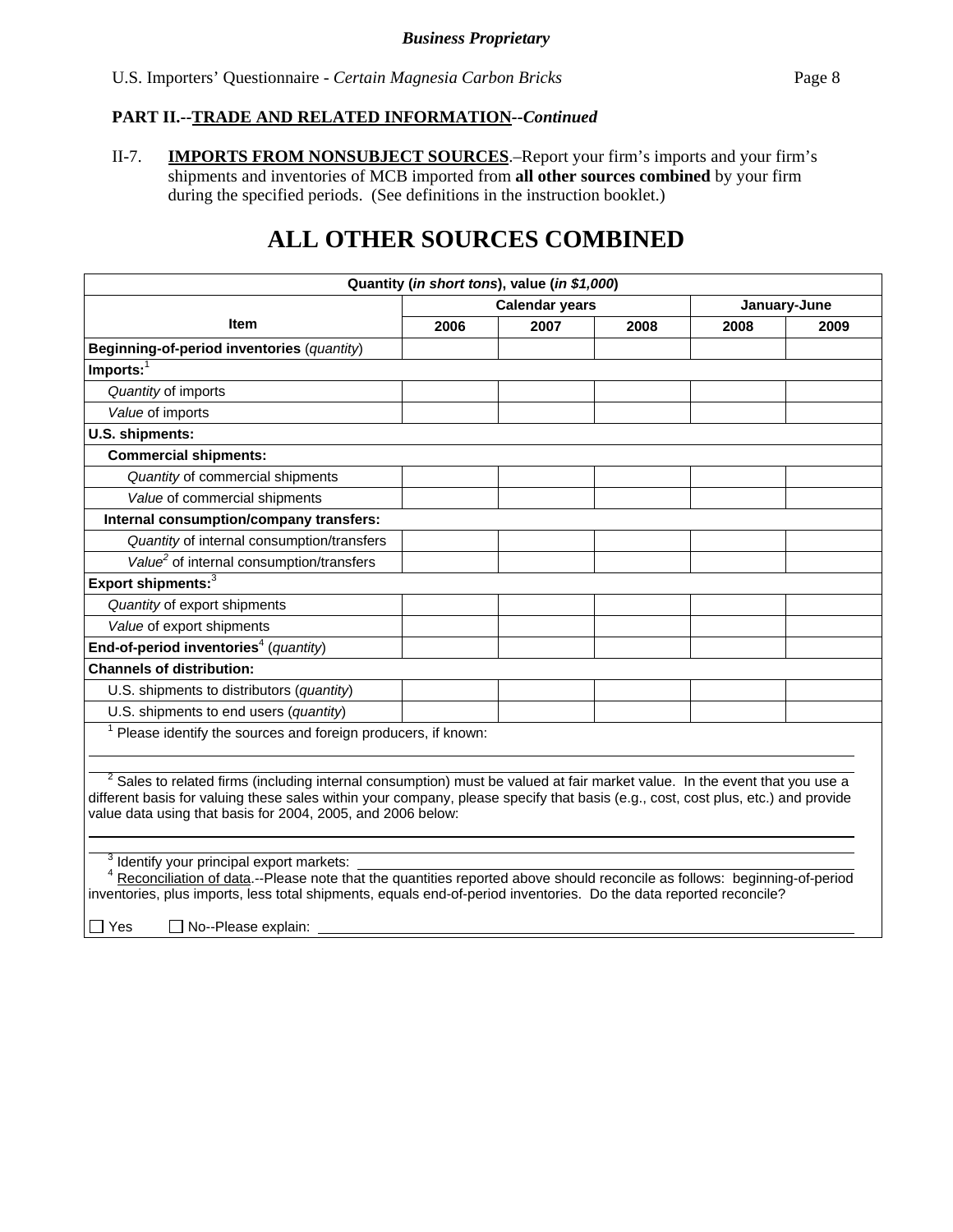#### **PART III.--PRICING AND RELATED INFORMATION**

Further information on this part of the questionnaire can be obtained from James Fetzer (202-708-5403, james.fetzer@usitc.gov)

III-1. Who should be contacted regarding the requested pricing and related information?

Company contact:

Name and title

 $($ Phone number E-mail address

## **PRICE DATA**

This section requests quarterly quantity and value data, f.o.b. your U.S. point of shipment, for your commercial shipments to unrelated U.S. customers during January 2006–June 2009 of the following products produced by your firm.

*Product 1***.—Resin Bonded, Magnesia-Carbon Brick for electric arc furnaces with a carbon content of 13 percent, fused grain and antioxidant additions that correspond to Resco's brand Nuline 10-99, with the following dimensions: 13½ x 6 x 3 No. 1 key.** 

*Product 2***.-- Resin Bonded, Magnesia-Carbon Brick for ladles with a carbon content of 10 percent, fused grain and antioxidant additions that correspond to Resco's brand Maxline 10 DFZ with the following dimensions: SU 6 x 60 x 100 mm.** 

*Product 3***.— Resin Bonded, Magnesia-Carbon Brick for ladles with a carbon content of 10 percent, fused grain and antioxidant additions that correspond to Resco's brand Maxline 10 AFX, with the following dimensions: 7 x (6-5½) x 3 inch mini key.** 

**Please note that total dollar values should be f.o.b., U.S. point of shipment and should not include U.S.-inland transportation costs. Total dollar values should reflect the** *final net* **amount paid to you (i.e., should be net of all deductions for discounts or rebates). See instruction booklet.**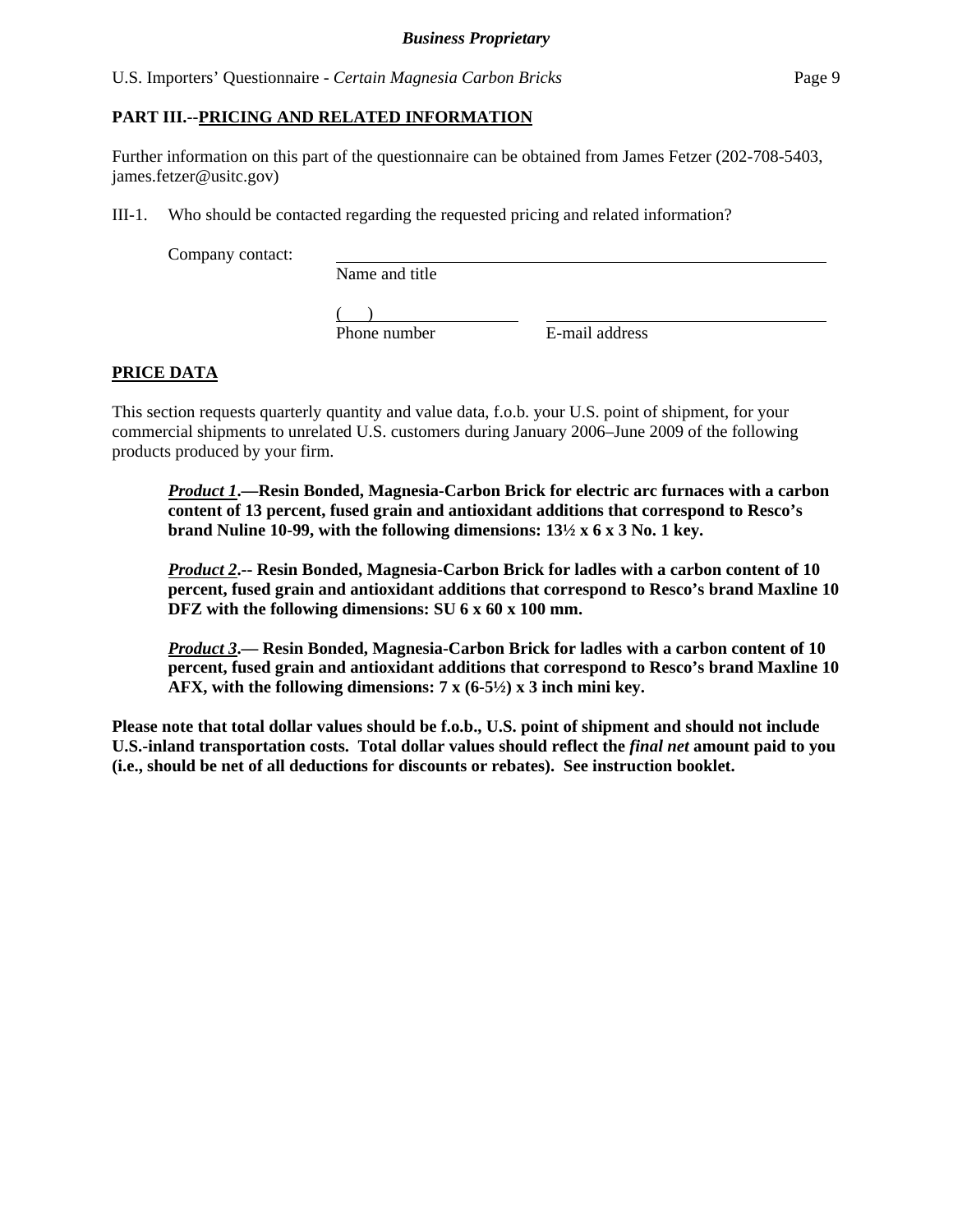# **PART III.--PRICING AND RELATED INFORMATION***--Continued*

III-2a. Report below the quarterly price data<sup>1</sup> for pricing products<sup>2</sup> imported from China and sold by your firm.

# China

| (Quantity in tons, value in dollars)                                                                                                                                                                                                                                         |                  |       |                  |              |           |       |  |
|------------------------------------------------------------------------------------------------------------------------------------------------------------------------------------------------------------------------------------------------------------------------------|------------------|-------|------------------|--------------|-----------|-------|--|
|                                                                                                                                                                                                                                                                              | <b>Product 1</b> |       | <b>Product 2</b> |              | Product 3 |       |  |
|                                                                                                                                                                                                                                                                              | Quantity         | Value | Quantity         | <b>Value</b> | Quantity  | Value |  |
| 2006                                                                                                                                                                                                                                                                         |                  |       |                  |              |           |       |  |
| January-March                                                                                                                                                                                                                                                                |                  |       |                  |              |           |       |  |
| April-June                                                                                                                                                                                                                                                                   |                  |       |                  |              |           |       |  |
| July-September                                                                                                                                                                                                                                                               |                  |       |                  |              |           |       |  |
| October-December                                                                                                                                                                                                                                                             |                  |       |                  |              |           |       |  |
| 2007                                                                                                                                                                                                                                                                         |                  |       |                  |              |           |       |  |
| January-March                                                                                                                                                                                                                                                                |                  |       |                  |              |           |       |  |
| April-June                                                                                                                                                                                                                                                                   |                  |       |                  |              |           |       |  |
| July-September                                                                                                                                                                                                                                                               |                  |       |                  |              |           |       |  |
| October-December                                                                                                                                                                                                                                                             |                  |       |                  |              |           |       |  |
| 2008                                                                                                                                                                                                                                                                         |                  |       |                  |              |           |       |  |
| January-March                                                                                                                                                                                                                                                                |                  |       |                  |              |           |       |  |
| April-June                                                                                                                                                                                                                                                                   |                  |       |                  |              |           |       |  |
| July-September                                                                                                                                                                                                                                                               |                  |       |                  |              |           |       |  |
| October-December                                                                                                                                                                                                                                                             |                  |       |                  |              |           |       |  |
| 2009                                                                                                                                                                                                                                                                         |                  |       |                  |              |           |       |  |
| January-March                                                                                                                                                                                                                                                                |                  |       |                  |              |           |       |  |
| April-June                                                                                                                                                                                                                                                                   |                  |       |                  |              |           |       |  |
| <sup>1</sup> Net values (i.e., gross sales values less all discounts, allowances, rebates, prepaid freight, and the value of<br>returned goods), f.o.b. your U.S. point of shipment.<br><sup>2</sup> Pricing product definitions are provided on the first page of Part III. |                  |       |                  |              |           |       |  |
| Note.--If your product does not exactly meet the product specifications but is competitive with the specified product,<br>provide a description of your product:                                                                                                             |                  |       |                  |              |           |       |  |
| Product 1:                                                                                                                                                                                                                                                                   |                  |       |                  |              |           |       |  |
| Product 2:                                                                                                                                                                                                                                                                   |                  |       |                  |              |           |       |  |
| Product 3:                                                                                                                                                                                                                                                                   |                  |       |                  |              |           |       |  |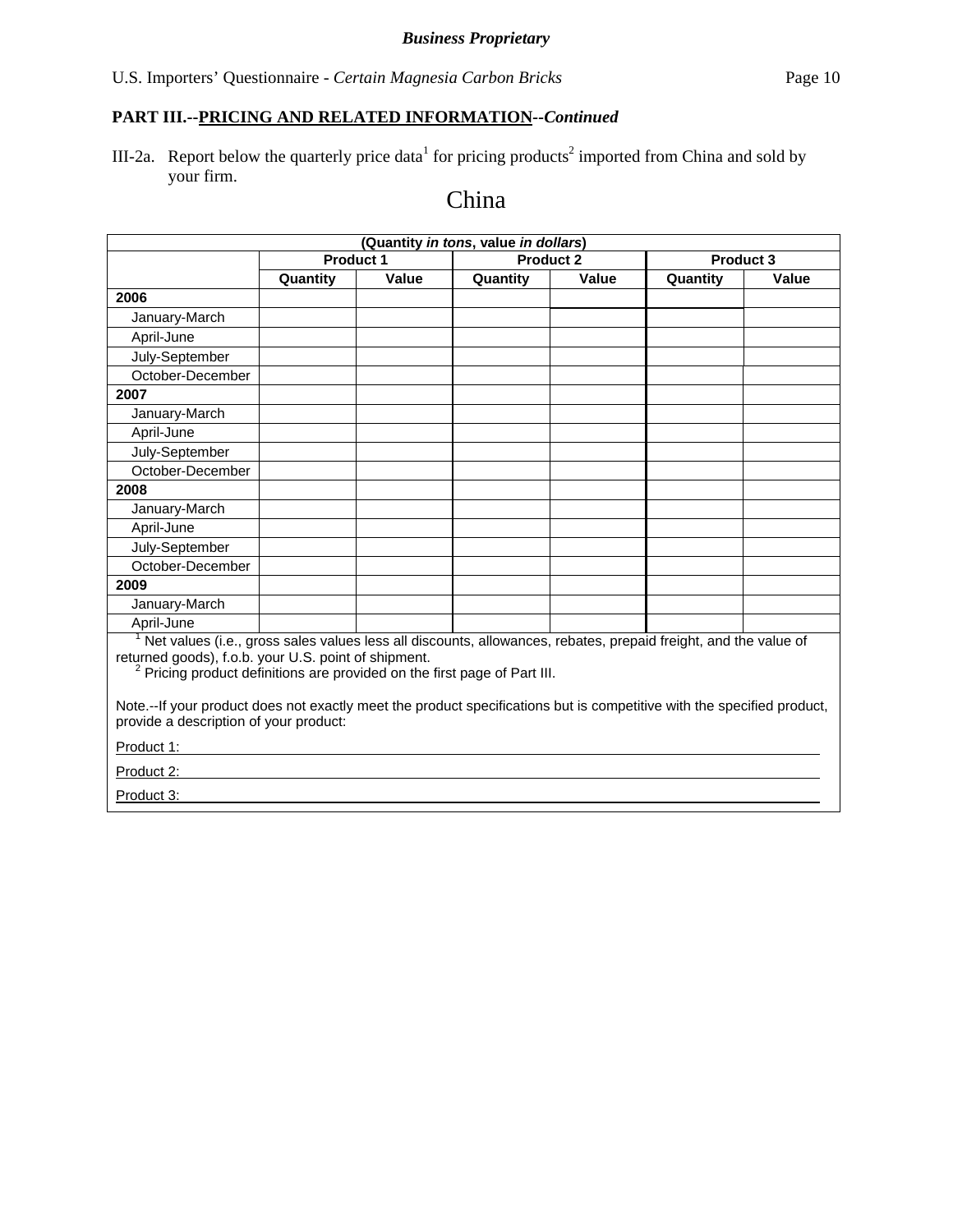III-2b. Report below the quarterly price data<sup>1</sup> for pricing products<sup>2</sup> imported from Mexico and sold by your firm.

# Mexico

| (Quantity in tons, value in dollars)                                                                                                                                                                                                                                         |                  |       |                  |       |          |           |  |
|------------------------------------------------------------------------------------------------------------------------------------------------------------------------------------------------------------------------------------------------------------------------------|------------------|-------|------------------|-------|----------|-----------|--|
|                                                                                                                                                                                                                                                                              | <b>Product 1</b> |       | <b>Product 2</b> |       |          | Product 3 |  |
|                                                                                                                                                                                                                                                                              | Quantity         | Value | Quantity         | Value | Quantity | Value     |  |
| 2006                                                                                                                                                                                                                                                                         |                  |       |                  |       |          |           |  |
| January-March                                                                                                                                                                                                                                                                |                  |       |                  |       |          |           |  |
| April-June                                                                                                                                                                                                                                                                   |                  |       |                  |       |          |           |  |
| July-September                                                                                                                                                                                                                                                               |                  |       |                  |       |          |           |  |
| October-December                                                                                                                                                                                                                                                             |                  |       |                  |       |          |           |  |
| 2007                                                                                                                                                                                                                                                                         |                  |       |                  |       |          |           |  |
| January-March                                                                                                                                                                                                                                                                |                  |       |                  |       |          |           |  |
| April-June                                                                                                                                                                                                                                                                   |                  |       |                  |       |          |           |  |
| July-September                                                                                                                                                                                                                                                               |                  |       |                  |       |          |           |  |
| October-December                                                                                                                                                                                                                                                             |                  |       |                  |       |          |           |  |
| 2008                                                                                                                                                                                                                                                                         |                  |       |                  |       |          |           |  |
| January-March                                                                                                                                                                                                                                                                |                  |       |                  |       |          |           |  |
| April-June                                                                                                                                                                                                                                                                   |                  |       |                  |       |          |           |  |
| July-September                                                                                                                                                                                                                                                               |                  |       |                  |       |          |           |  |
| October-December                                                                                                                                                                                                                                                             |                  |       |                  |       |          |           |  |
| 2009                                                                                                                                                                                                                                                                         |                  |       |                  |       |          |           |  |
| January-March                                                                                                                                                                                                                                                                |                  |       |                  |       |          |           |  |
| April-June                                                                                                                                                                                                                                                                   |                  |       |                  |       |          |           |  |
| <sup>1</sup> Net values (i.e., gross sales values less all discounts, allowances, rebates, prepaid freight, and the value of<br>returned goods), f.o.b. your U.S. point of shipment.<br><sup>2</sup> Pricing product definitions are provided on the first page of Part III. |                  |       |                  |       |          |           |  |
| Note.--If your product does not exactly meet the product specifications but is competitive with the specified product,<br>provide a description of your product:                                                                                                             |                  |       |                  |       |          |           |  |
| Product 1:                                                                                                                                                                                                                                                                   |                  |       |                  |       |          |           |  |
| Product 2:                                                                                                                                                                                                                                                                   |                  |       |                  |       |          |           |  |
| Product 3:                                                                                                                                                                                                                                                                   |                  |       |                  |       |          |           |  |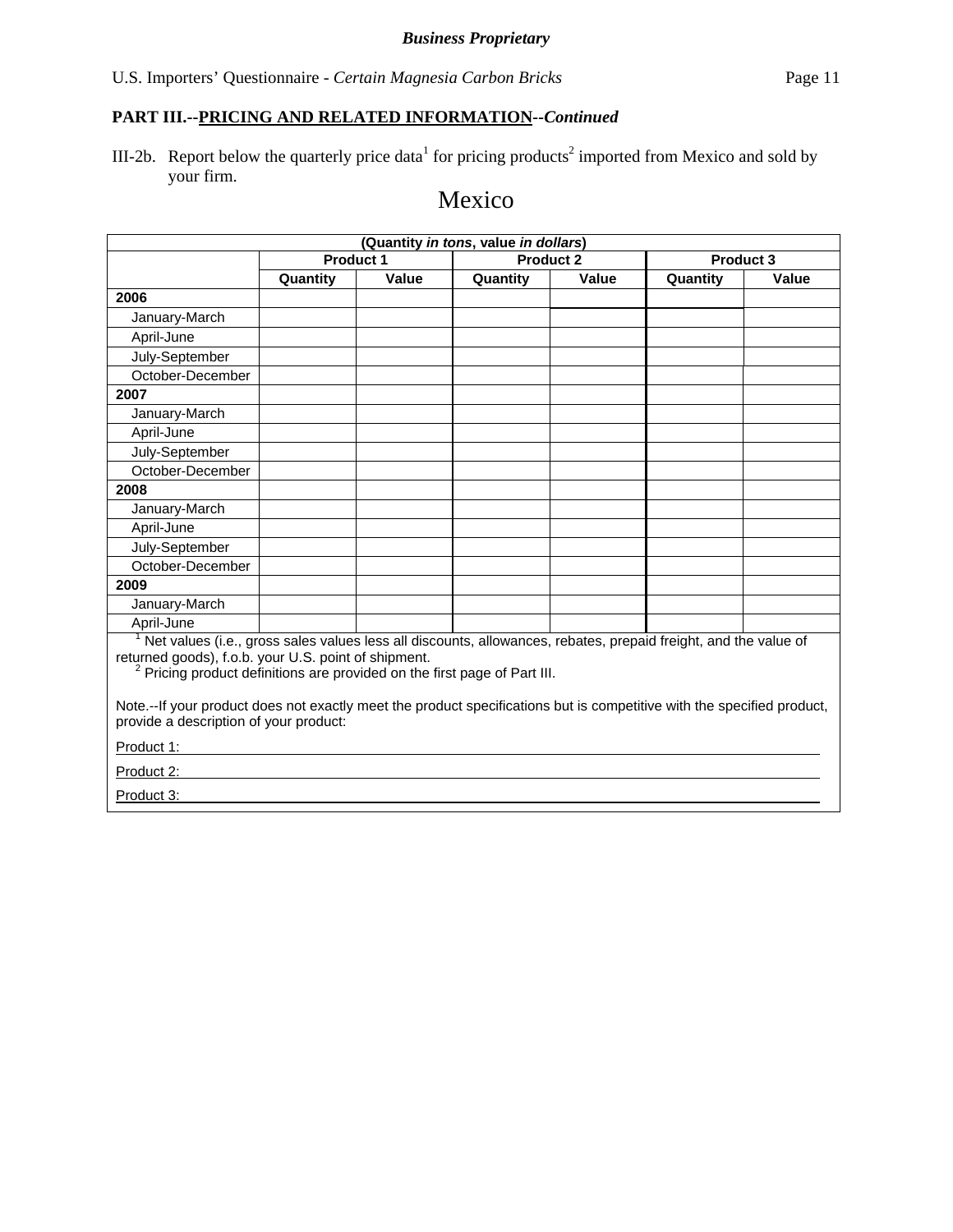# **PART III.--PRICING AND RELATED INFORMATION***--Continued*

III-2c. Report below the quarterly price data<sup>1</sup> for pricing products<sup>2</sup> imported from Brazil and sold by your firm.

# Brazil

| (Quantity in tons, value in dollars)                                                                                                                                                                                                                                                                                                                                                                                                              |                  |       |                  |       |                  |       |
|---------------------------------------------------------------------------------------------------------------------------------------------------------------------------------------------------------------------------------------------------------------------------------------------------------------------------------------------------------------------------------------------------------------------------------------------------|------------------|-------|------------------|-------|------------------|-------|
|                                                                                                                                                                                                                                                                                                                                                                                                                                                   | <b>Product 1</b> |       | <b>Product 2</b> |       | <b>Product 3</b> |       |
|                                                                                                                                                                                                                                                                                                                                                                                                                                                   | Quantity         | Value | Quantity         | Value | Quantity         | Value |
| 2006                                                                                                                                                                                                                                                                                                                                                                                                                                              |                  |       |                  |       |                  |       |
| January-March                                                                                                                                                                                                                                                                                                                                                                                                                                     |                  |       |                  |       |                  |       |
| April-June                                                                                                                                                                                                                                                                                                                                                                                                                                        |                  |       |                  |       |                  |       |
| July-September                                                                                                                                                                                                                                                                                                                                                                                                                                    |                  |       |                  |       |                  |       |
| October-December                                                                                                                                                                                                                                                                                                                                                                                                                                  |                  |       |                  |       |                  |       |
| 2007                                                                                                                                                                                                                                                                                                                                                                                                                                              |                  |       |                  |       |                  |       |
| January-March                                                                                                                                                                                                                                                                                                                                                                                                                                     |                  |       |                  |       |                  |       |
| April-June                                                                                                                                                                                                                                                                                                                                                                                                                                        |                  |       |                  |       |                  |       |
| July-September                                                                                                                                                                                                                                                                                                                                                                                                                                    |                  |       |                  |       |                  |       |
| October-December                                                                                                                                                                                                                                                                                                                                                                                                                                  |                  |       |                  |       |                  |       |
| 2008                                                                                                                                                                                                                                                                                                                                                                                                                                              |                  |       |                  |       |                  |       |
| January-March                                                                                                                                                                                                                                                                                                                                                                                                                                     |                  |       |                  |       |                  |       |
| April-June                                                                                                                                                                                                                                                                                                                                                                                                                                        |                  |       |                  |       |                  |       |
| July-September                                                                                                                                                                                                                                                                                                                                                                                                                                    |                  |       |                  |       |                  |       |
| October-December                                                                                                                                                                                                                                                                                                                                                                                                                                  |                  |       |                  |       |                  |       |
| 2009                                                                                                                                                                                                                                                                                                                                                                                                                                              |                  |       |                  |       |                  |       |
| January-March                                                                                                                                                                                                                                                                                                                                                                                                                                     |                  |       |                  |       |                  |       |
| April-June                                                                                                                                                                                                                                                                                                                                                                                                                                        |                  |       |                  |       |                  |       |
| Net values (i.e., gross sales values less all discounts, allowances, rebates, prepaid freight, and the value of<br>returned goods), f.o.b. your U.S. point of shipment.<br><sup>2</sup> Pricing product definitions are provided on the first page of Part III.<br>Note.--If your product does not exactly meet the product specifications but is competitive with the specified product,<br>provide a description of your product:<br>Product 1: |                  |       |                  |       |                  |       |
| Product 2:                                                                                                                                                                                                                                                                                                                                                                                                                                        |                  |       |                  |       |                  |       |
| Product 3:                                                                                                                                                                                                                                                                                                                                                                                                                                        |                  |       |                  |       |                  |       |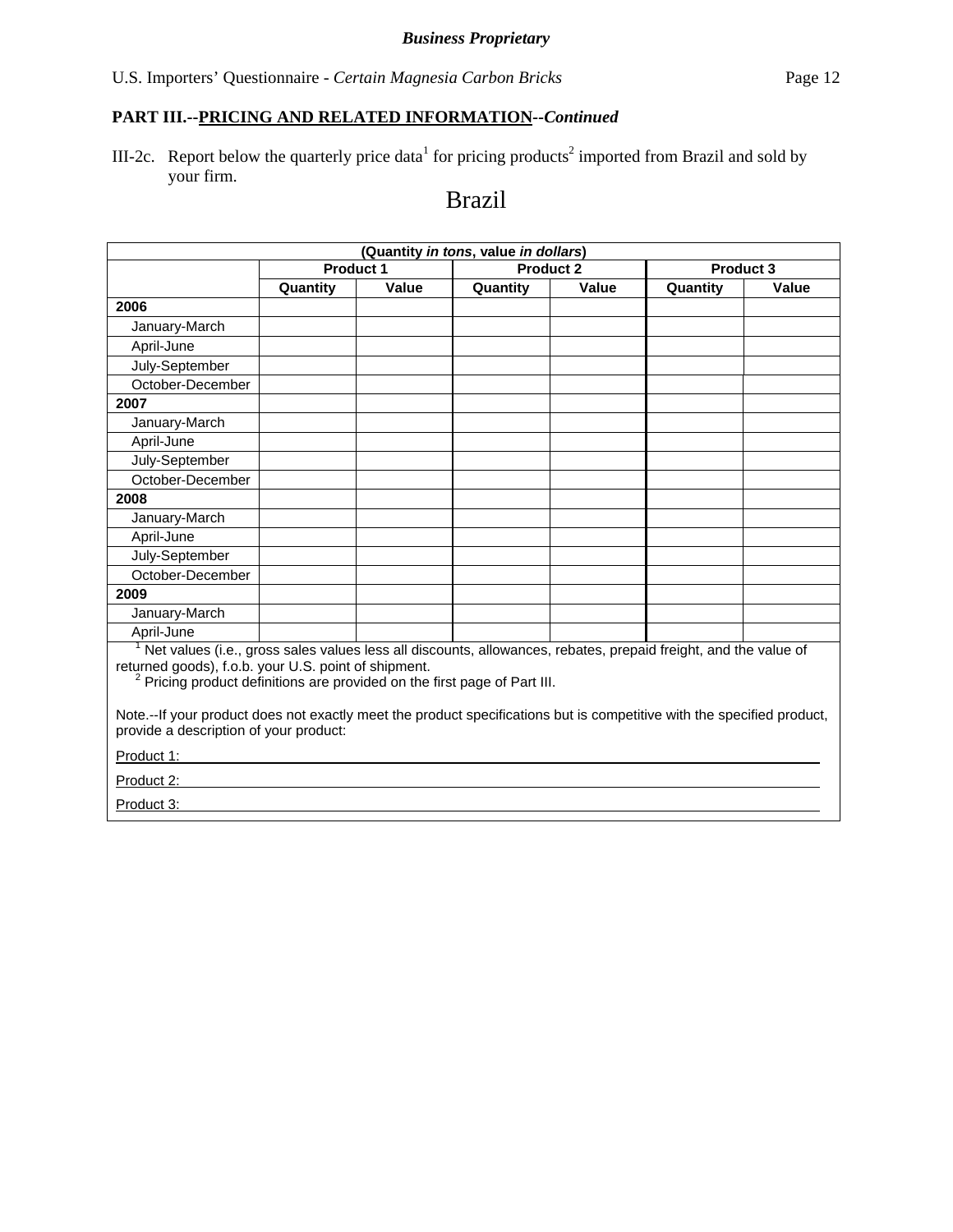#### **PART III.--PRICING AND RELATED INFORMATION***--Continued*

 III-3. Please describe how your firm determines the prices that it charges for sales of MCB (transaction by transaction negotiation, contracts for multiple shipments, set price lists, etc.). If your firm issues price lists, please include a copy of a recent price list with your submission. If your price list is large, please submit sample pages.  $\overline{a}$  $\overline{a}$  $\overline{a}$ III-4. Please describe your firm's discount policy (quantity discounts, annual total volume discounts, *etc.*).  $\overline{a}$  $\overline{a}$  $\overline{a}$ III-5. What are your firm's typical sales terms for MCB imported from China and Mexico (e.g., 2/10 net 30 days)? . On what basis are your prices of such product usually quoted (e.g., f.o.b. warehouse, or delivered)? . III-6. Approximately what share of your firm's sales of its MCB imported from China and Mexico in 2006 were on a (1) long-term contract basis (multiple deliveries for more than 12 months), (2) short-term contract basis (multiple deliveries up to 12 months), and (3) spot sales basis (for a single delivery)? Type of sale Share of sales (percent) Long-term contracts Short-term contracts Spot sales III-7. If you sell on a long-term contract basis, please answer the following questions with respect to provisions of a typical long-term contract. (a) What is the average duration of a contract? (b) Can prices be renegotiated during the contract period? (c) Does the contract fix quantity, price, or both? (d) Does the contract have a meet or release provision?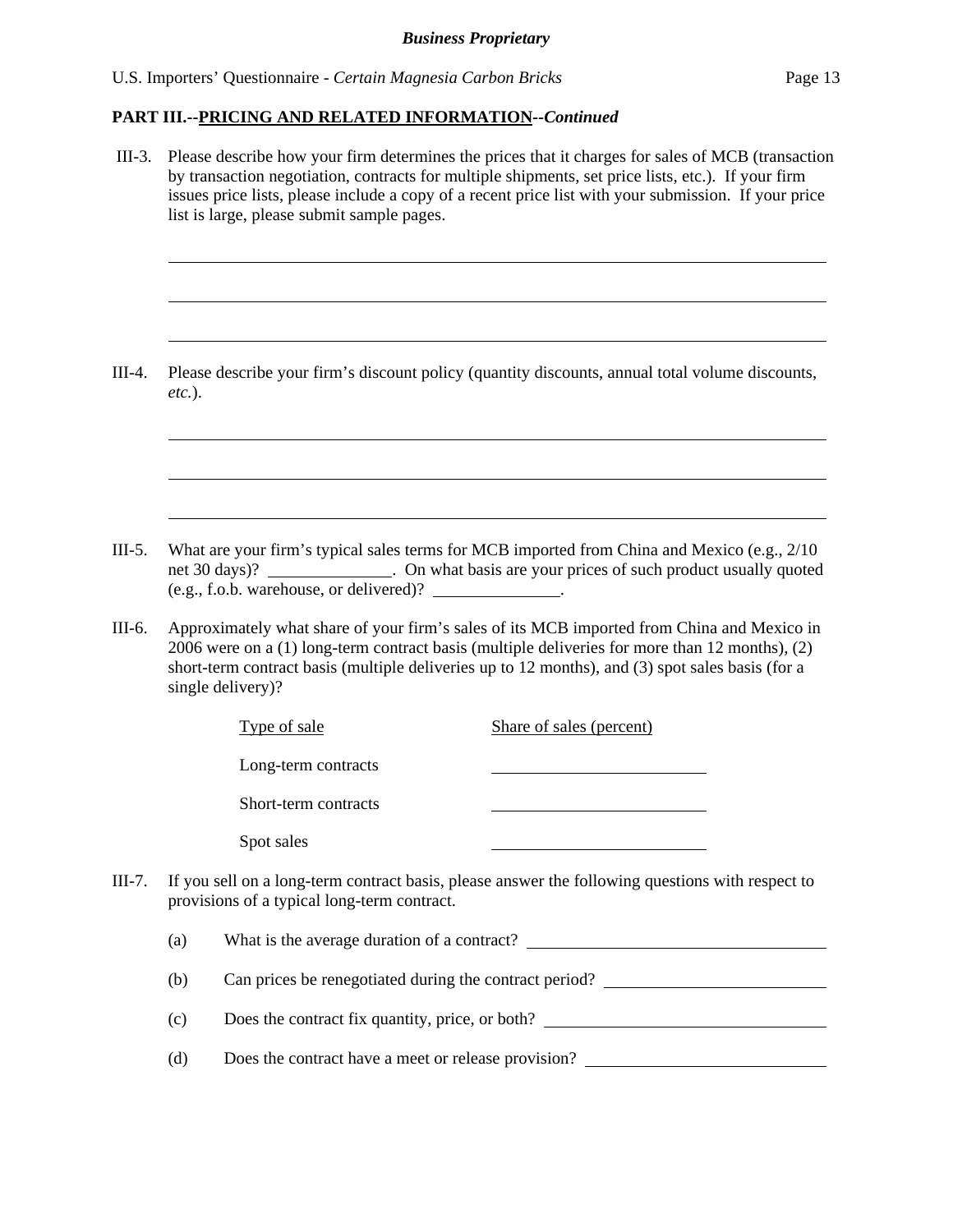| $III-8.$                                                                                                             |              | If you sell on a short-term contract basis, please answer the following questions with respect to<br>provisions of a typical short-term contract. |                                                          |                         |            |  |                                                                                                                                                                                                                                      |  |
|----------------------------------------------------------------------------------------------------------------------|--------------|---------------------------------------------------------------------------------------------------------------------------------------------------|----------------------------------------------------------|-------------------------|------------|--|--------------------------------------------------------------------------------------------------------------------------------------------------------------------------------------------------------------------------------------|--|
|                                                                                                                      | (a)          |                                                                                                                                                   |                                                          |                         |            |  |                                                                                                                                                                                                                                      |  |
|                                                                                                                      | (b)          | Can prices be renegotiated during the contract period?                                                                                            |                                                          |                         |            |  |                                                                                                                                                                                                                                      |  |
|                                                                                                                      | (c)          |                                                                                                                                                   |                                                          |                         |            |  | Does the contract fix quantity, price, or both?                                                                                                                                                                                      |  |
|                                                                                                                      | (d)          |                                                                                                                                                   |                                                          |                         |            |  | Does the contract have a meet or release provision?                                                                                                                                                                                  |  |
| III-9.                                                                                                               |              | sales of MCB?                                                                                                                                     |                                                          |                         |            |  | What is the average lead time between a customer's order and the date of delivery for your firm's                                                                                                                                    |  |
|                                                                                                                      |              | Source                                                                                                                                            |                                                          | Share of sales,<br>2006 |            |  | Lead time                                                                                                                                                                                                                            |  |
|                                                                                                                      |              | From inventory                                                                                                                                    |                                                          |                         |            |  |                                                                                                                                                                                                                                      |  |
|                                                                                                                      |              | Produced to order                                                                                                                                 |                                                          |                         |            |  | <u>state and the state of the state of the state of the state of the state of the state of the state of the state of the state of the state of the state of the state of the state of the state of the state of the state of the</u> |  |
|                                                                                                                      | <b>Total</b> |                                                                                                                                                   |                                                          | 100 %                   |            |  |                                                                                                                                                                                                                                      |  |
| III-10. $(a)$                                                                                                        |              |                                                                                                                                                   | for by U.S. inland transportation costs? ______ percent. |                         |            |  | What is the approximate percentage of the total delivered cost of MCB that is accounted                                                                                                                                              |  |
|                                                                                                                      | (b)          |                                                                                                                                                   | $\Box$ Your firm $\Box$ or purchaser                     |                         |            |  | Who generally arranges the transportation to your customers' locations? (check one)                                                                                                                                                  |  |
|                                                                                                                      | (c)          | _______ percent.                                                                                                                                  |                                                          |                         |            |  | What proportion of your sales occur within 100 miles of your storage or production<br>facility? ______ percent. Within 101 to 1,000 miles? ______ percent. Over 1,000 miles?                                                         |  |
| III-11. What is the geographic market area in the United States served by your firm's MCB? (check all<br>that apply) |              |                                                                                                                                                   |                                                          |                         |            |  |                                                                                                                                                                                                                                      |  |
|                                                                                                                      |              | Northeast                                                                                                                                         | Mid-Atlantic                                             |                         | Midwest    |  | Southeast                                                                                                                                                                                                                            |  |
|                                                                                                                      |              | Southwest                                                                                                                                         | <b>Rocky Mountains</b>                                   |                         | West Coast |  | Northwest                                                                                                                                                                                                                            |  |
|                                                                                                                      |              | National                                                                                                                                          | Other (describe:                                         |                         |            |  |                                                                                                                                                                                                                                      |  |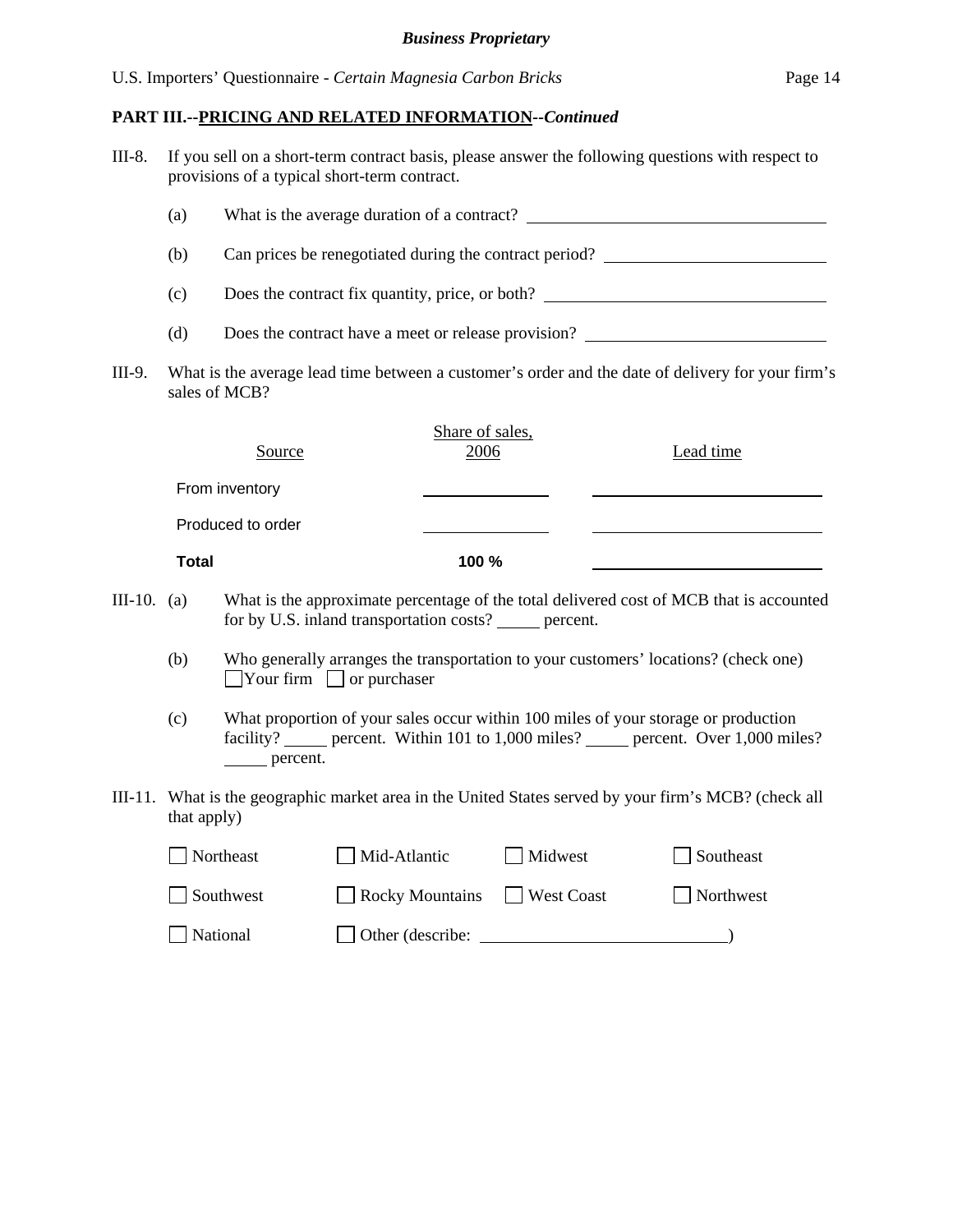III-12. Describe the end uses of the MCB that you import from China and Mexico. For each end-use product, what percentage of the total cost is accounted for by MCB?

|             |     | End use                                                                                                                                                                                                                                              | Share of total cost (percent) |
|-------------|-----|------------------------------------------------------------------------------------------------------------------------------------------------------------------------------------------------------------------------------------------------------|-------------------------------|
|             |     |                                                                                                                                                                                                                                                      |                               |
| III-13. (a) |     | Can other products be substituted for MCB?                                                                                                                                                                                                           |                               |
|             |     | $\neg$ No<br>$\Box$ Yes--Please list these substitute products in order of importance.                                                                                                                                                               |                               |
|             |     | (i)                                                                                                                                                                                                                                                  |                               |
|             |     | (ii)                                                                                                                                                                                                                                                 |                               |
|             |     | (iii)                                                                                                                                                                                                                                                |                               |
|             | (b) | For each possible substitute product, please give examples of applications and end uses<br>for which they are substitutes.                                                                                                                           |                               |
|             |     |                                                                                                                                                                                                                                                      |                               |
|             | (c) | Have changes in the prices of these products affected the price for MCB?                                                                                                                                                                             |                               |
|             |     | $\Box$ Yes--To what degree do changes in their prices affect the price for<br>$\Box$ No<br>MCB? Does this effect have a time lag? If so, how long is the time lag<br>for each substitute product? Does this vary by type of MCB or final end<br>use? |                               |
|             |     |                                                                                                                                                                                                                                                      |                               |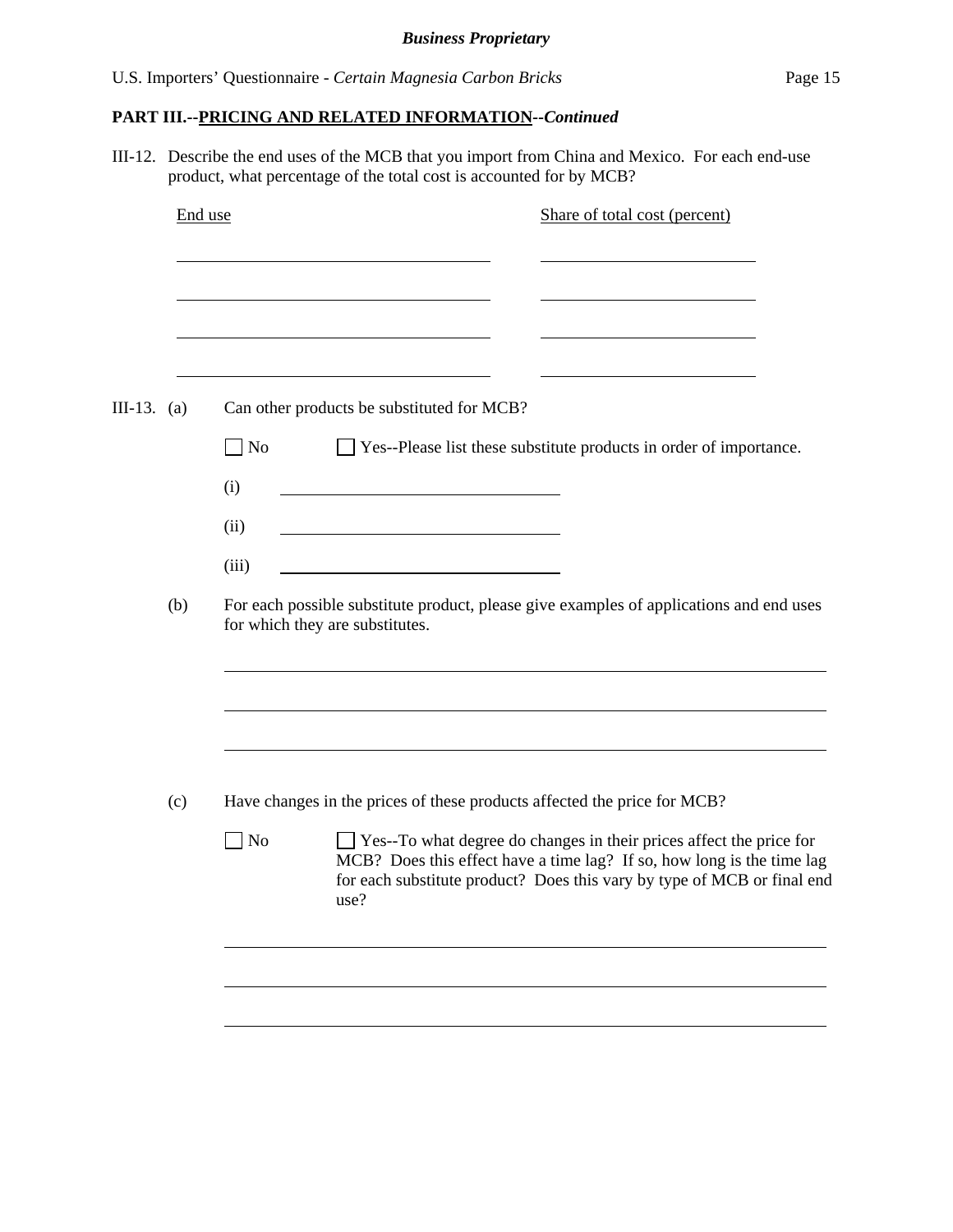# *Business Proprietary*

# **PART III.--PRICING AND RELATED INFORMATION***--Continued*

| III-14. How has the demand within the United States (and outside the United States if known) for MCB<br>changed since January 1, 2006? What principal factors affect changes in demand? |                                                    |                                                                                                                                      |  |  |  |  |
|-----------------------------------------------------------------------------------------------------------------------------------------------------------------------------------------|----------------------------------------------------|--------------------------------------------------------------------------------------------------------------------------------------|--|--|--|--|
| Increase                                                                                                                                                                                | No Change                                          | Decrease                                                                                                                             |  |  |  |  |
|                                                                                                                                                                                         |                                                    |                                                                                                                                      |  |  |  |  |
|                                                                                                                                                                                         |                                                    |                                                                                                                                      |  |  |  |  |
|                                                                                                                                                                                         |                                                    |                                                                                                                                      |  |  |  |  |
| 1, 2006?                                                                                                                                                                                |                                                    | III-15. Have there been any significant changes in the product range or marketing of MCB since January                               |  |  |  |  |
| $\Box$ No                                                                                                                                                                               | Yes-- Please describe.                             |                                                                                                                                      |  |  |  |  |
|                                                                                                                                                                                         |                                                    |                                                                                                                                      |  |  |  |  |
|                                                                                                                                                                                         |                                                    |                                                                                                                                      |  |  |  |  |
|                                                                                                                                                                                         |                                                    |                                                                                                                                      |  |  |  |  |
|                                                                                                                                                                                         | III-16. Does your firm sell MCB over the internet? |                                                                                                                                      |  |  |  |  |
| $\Box$ No                                                                                                                                                                               |                                                    | Yes-- Please describe, noting the estimated percentage of your firm's total<br>sales of MCB in 2006 accounted for by internet sales. |  |  |  |  |
|                                                                                                                                                                                         |                                                    |                                                                                                                                      |  |  |  |  |
|                                                                                                                                                                                         |                                                    |                                                                                                                                      |  |  |  |  |
|                                                                                                                                                                                         |                                                    |                                                                                                                                      |  |  |  |  |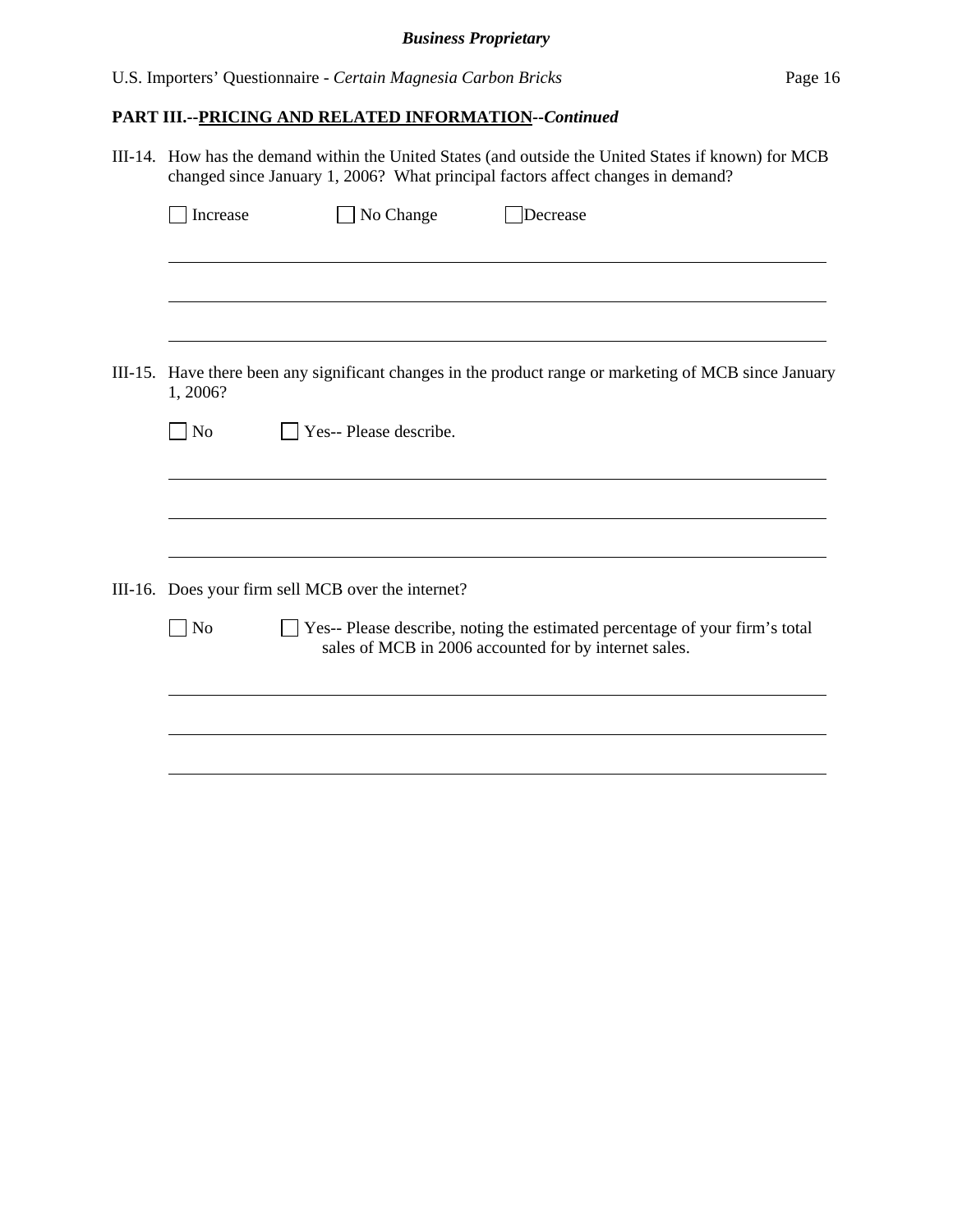#### **PART III.--PRICING AND RELATED INFORMATION***--Continued*

III-17. Is MCB produced in the United States and in other countries interchangeable (*i.e.*, can they physically be used in the same applications)? Please indicate below, using "A" to indicate that the products from a specified country-pair are always interchangeable, "F" to indicate that the products are frequently interchangeable, "S" to indicate that the products are sometimes interchangeable, "N" to indicate that the products are never interchangeable, and "0" to indicate no familiarity with products from a specified country-pair.<sup>1</sup>

| Country-pair         | China                                                                                                                                                         | Mexico | <b>Brazil</b> | Other countries |
|----------------------|---------------------------------------------------------------------------------------------------------------------------------------------------------------|--------|---------------|-----------------|
| <b>United States</b> |                                                                                                                                                               |        |               |                 |
| China                |                                                                                                                                                               |        |               |                 |
| Mexico               |                                                                                                                                                               |        |               |                 |
| <b>Brazil</b>        |                                                                                                                                                               |        |               |                 |
|                      | $1$ For any country-pair producing MCB which is sometimes or never interchangeable, please explain the<br>factors that limit or preclude interchangeable use: |        |               |                 |
|                      |                                                                                                                                                               |        |               |                 |
|                      |                                                                                                                                                               |        |               |                 |
|                      |                                                                                                                                                               |        |               |                 |
|                      |                                                                                                                                                               |        |               |                 |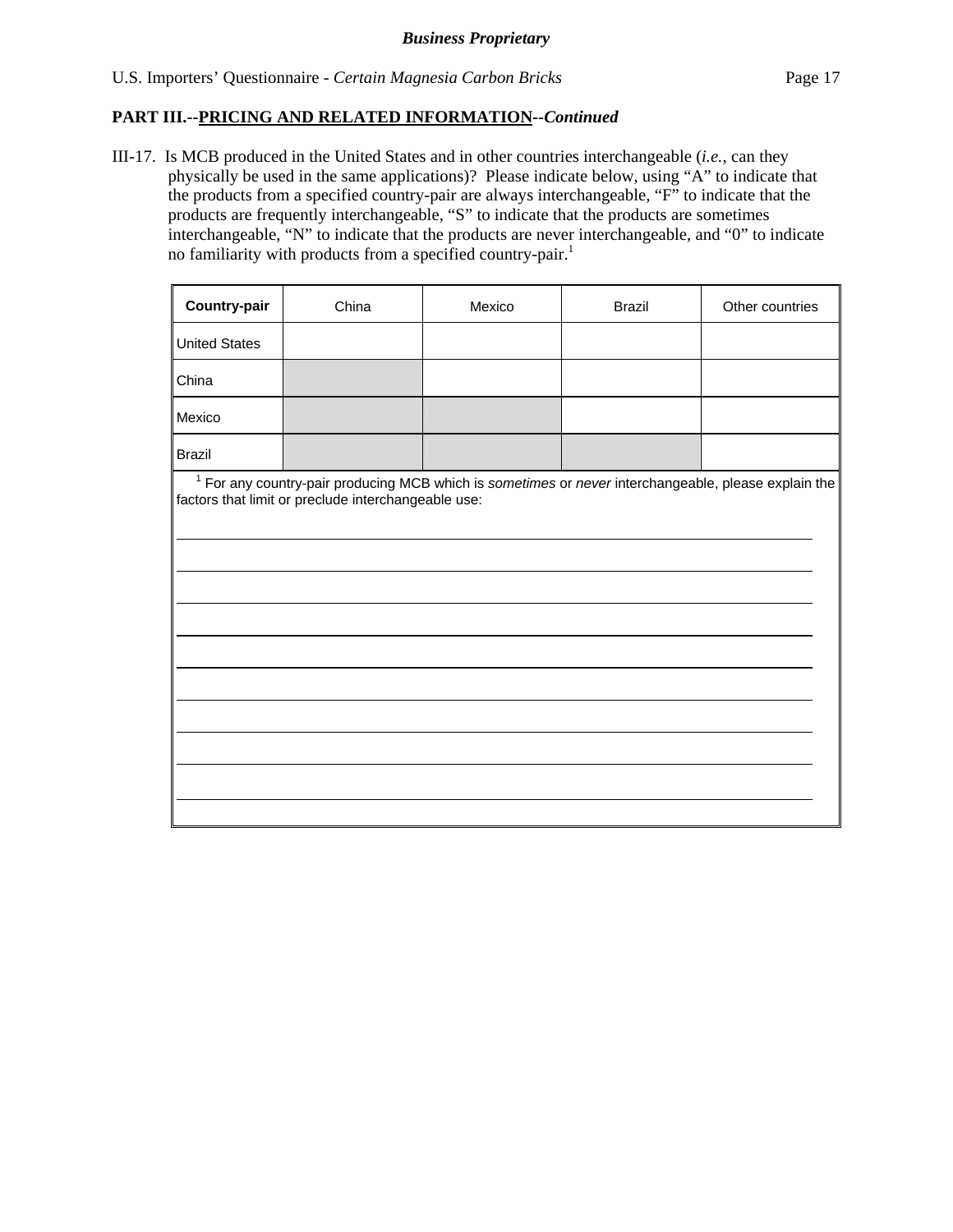III-18. Are differences other than price (*i.e.*, quality, availability, transportation network, product range, technical support, *etc.*) between MCB produced in the United States and in other countries a significant factor in your firm's sales of the products? Please indicate below, using "A" to indicate that such differences are always significant, "F" to indicate that such differences are frequently significant, "S" to indicate that such differences are sometimes significant, "N" to indicate that such differences are never significant, and "0" to indicate no familiarity with products from a specified country-pair.<sup>1</sup>

| Country-pair                                                                                                                                                                                                                                | China | Mexico | <b>Brazil</b> | Other countries |  |  |
|---------------------------------------------------------------------------------------------------------------------------------------------------------------------------------------------------------------------------------------------|-------|--------|---------------|-----------------|--|--|
| <b>United States</b>                                                                                                                                                                                                                        |       |        |               |                 |  |  |
| China                                                                                                                                                                                                                                       |       |        |               |                 |  |  |
| Mexico                                                                                                                                                                                                                                      |       |        |               |                 |  |  |
| <b>Brazil</b>                                                                                                                                                                                                                               |       |        |               |                 |  |  |
| $1$ For any country-pair for which factors other than price always or frequently are a significant factor in<br>your firm's sales of MCB, identify the country-pair and report the advantages or disadvantages imparted<br>by such factors: |       |        |               |                 |  |  |